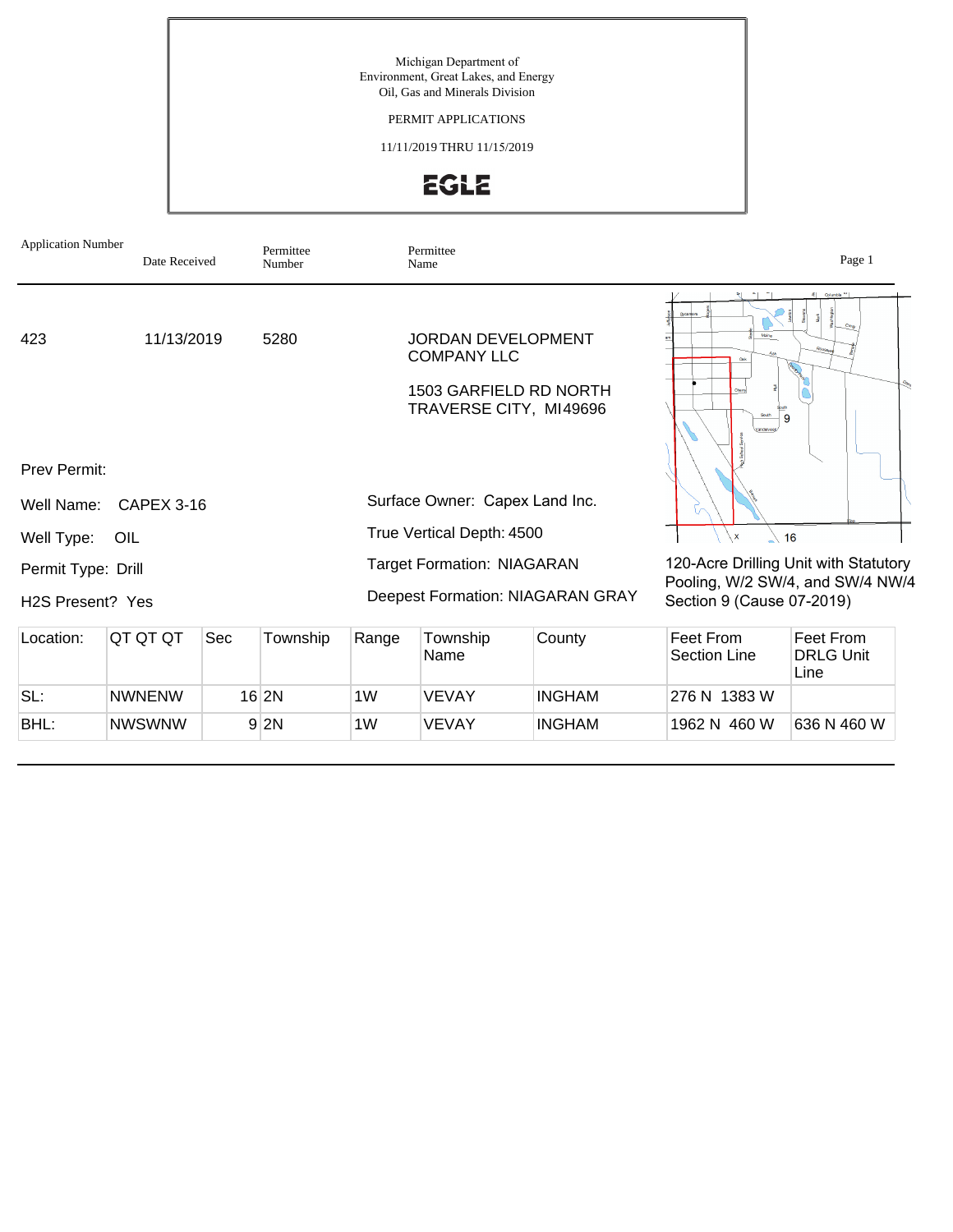Environment, Great Lakes, and Energy

#### Oil, Gas, and Minerals Division

Updated Permits

11/11/2019 THRU 11/15/2019

## EGLE

Permit Number Permittee Number Permittee<br>Name Name Page 1

#### **RECORD OF WELL PLUGGING:**

49398 6361 RIVERSIDE ENERGY MICHIGAN LLC 10691 EAST CARTER ROAD SUITE 201 TRAVERSE CITY, MI49684

API Well Number: 21-009-49398-00-00

Well Name: LAKES OF THE NORTH C4-9

Plugging Date: 11/6/2019

| Location | 10T OT OT     | <b>Sec</b> | l'I'ownship      | Range      | Township Name    | County        | Feet From Section<br>Line | <b>Feet From DRLG</b><br>Unit |
|----------|---------------|------------|------------------|------------|------------------|---------------|---------------------------|-------------------------------|
| SL:      | <b>SWNESE</b> |            | 9 <sub>29N</sub> | 5M<br>J VV | <b>MANCELONA</b> | <b>ANTRIM</b> | 866 N 793 E               | 429 S 487 W                   |

. . . . . . . . <u>. . . . . . . . . . .</u>

58783 6365

EVERGREEN PRESERVATION PRODUCTION GROUP LLC 321 WOODLAND PASS

EAST LANSING, MI 48823

API Well Number: 21-009-58783-00-00

Well Name: BUGGY, LLC A2-1

Plugging Date: 9/6/2019

| <b>Location</b> | <b>OT QT QT</b> | <b>Sec</b> | Township | Range | <b>Township Name</b> | County        | <b>Feet From Section</b><br>∟ine | <b>Feet From DRLG</b><br>Unit |
|-----------------|-----------------|------------|----------|-------|----------------------|---------------|----------------------------------|-------------------------------|
| SL:             | <b>INENENW</b>  |            | 129N     | 9W    | l MILTON             | <b>ANTRIM</b> | 335 N 2314 W                     | 335 N 335 E                   |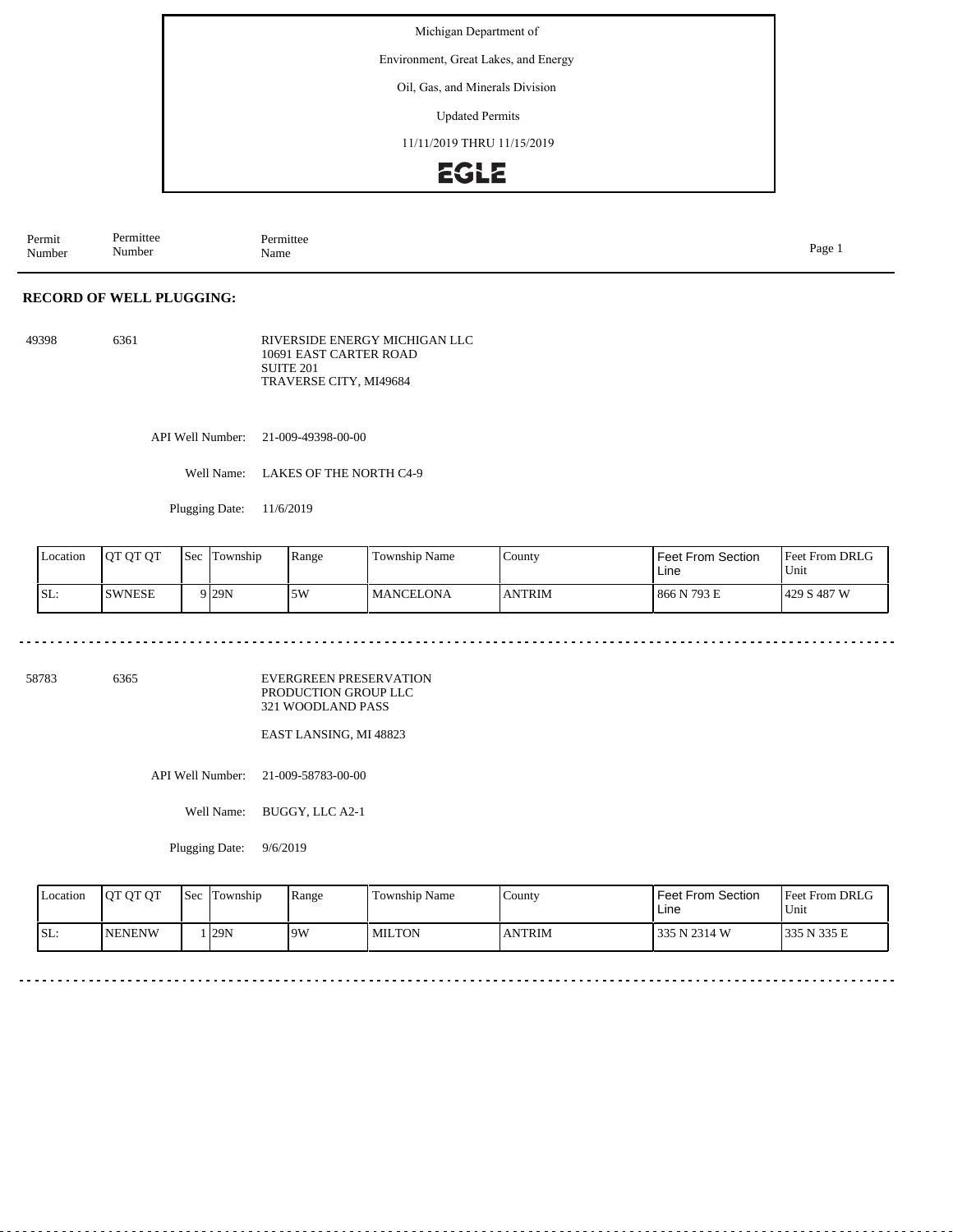Environment, Great Lakes, and Energy

#### Oil, Gas, and Minerals Division

Updated Permits

11/11/2019 THRU 11/15/2019

# EGLE

| Permit<br>Number | Permittee<br>Number | Permittee<br>Name                                                                                    | Page 2 |
|------------------|---------------------|------------------------------------------------------------------------------------------------------|--------|
| 58797            | 6365                | <b>EVERGREEN PRESERVATION</b><br>PRODUCTION GROUP LLC<br>321 WOODLAND PASS<br>EAST LANSING, MI 48823 |        |
|                  | API Well Number:    | 21-009-58797-00-00                                                                                   |        |
|                  | Well Name:          | COHN C2-6                                                                                            |        |
|                  |                     |                                                                                                      |        |

Plugging Date: 9/6/2019

<u>. . . . . . . . .</u>

| Location | <b>IOT OT OT</b> | <b>Sec</b> | Township         | Range | Township Name | County        | Feet From Section<br>Line | <b>Feet From DRLG</b><br>'Unit |
|----------|------------------|------------|------------------|-------|---------------|---------------|---------------------------|--------------------------------|
| ISL:     | <b>SENESW</b>    |            | 6 <sub>29N</sub> | 8W    | <b>MILTON</b> | <b>ANTRIM</b> | 1642 S 1426 W             | 1330 S 891 E                   |

a a a a a  $\sim$   $\sim$   $\sim$   $\sim$ 

 $\sim$   $\sim$  $\sim$   $\sim$   $\sim$   $\sim$   $\sim$ 

<u>a didi didi di didi d</u>

58799 6365

EVERGREEN PRESERVATION PRODUCTION GROUP LLC 321 WOODLAND PASS

EAST LANSING, MI 48823

API Well Number: 21-009-58799-00-00

Well Name: COHN B2-6

Plugging Date: 9/6/2019

| <b>Location</b> | <b>OT OT OT</b> | <b>Sec Township</b> | Range | Township Name | County        | Feet From Section<br>Line | <b>Feet From DRLG</b><br>Unit |
|-----------------|-----------------|---------------------|-------|---------------|---------------|---------------------------|-------------------------------|
| SL:             | ISWSENW         | 6 29 N              | 8W    | <b>MILTON</b> | <b>ANTRIM</b> | 1988 N 1102 W             | 575 S 1102 W                  |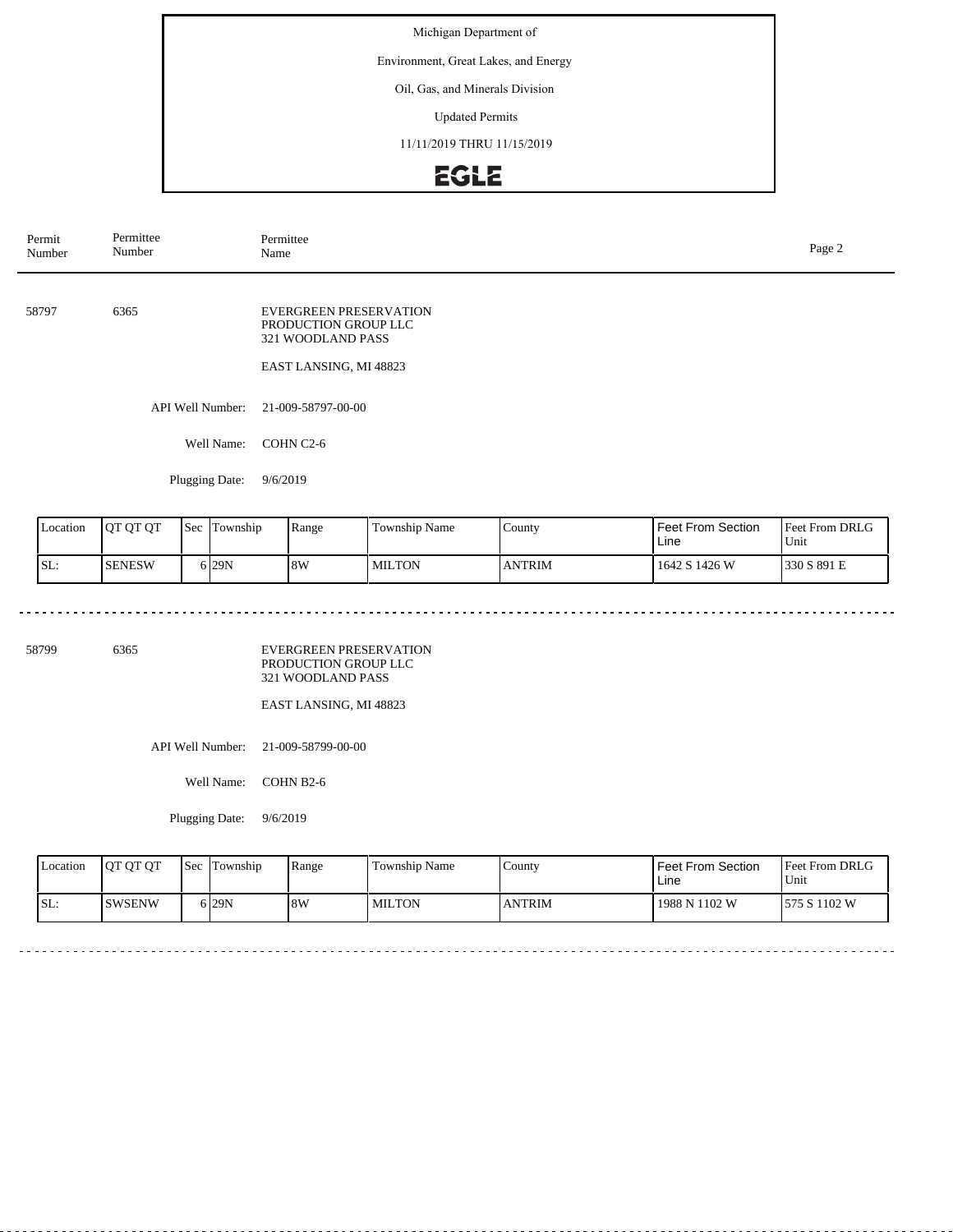Environment, Great Lakes, and Energy

#### Oil, Gas, and Minerals Division

Updated Permits

11/11/2019 THRU 11/15/2019

# EGLE

| Permit<br>Number | Permittee<br>Number | Permittee<br>Name                                                                                    | Page 3 |
|------------------|---------------------|------------------------------------------------------------------------------------------------------|--------|
| 58808            | 6365                | <b>EVERGREEN PRESERVATION</b><br>PRODUCTION GROUP LLC<br>321 WOODLAND PASS<br>EAST LANSING, MI 48823 |        |
|                  | API Well Number:    | 21-009-58808-00-00                                                                                   |        |
|                  | Well Name:          | BUGGY, LLC B2-1 SWD                                                                                  |        |

Plugging Date: 9/9/2019

<u>. . . . . . . . .</u>

| Location | <b>IOT OT OT</b> | <b>Sec</b> | Township | Range | <b>Township Name</b> | County        | Feet From Section<br>Line | <b>Feet From DRLG</b><br>Unit |
|----------|------------------|------------|----------|-------|----------------------|---------------|---------------------------|-------------------------------|
| SL:      | <b>NESENW</b>    |            | 129N     | 19W   | <b>MILTON</b>        | <b>ANTRIM</b> | 1634 N 2072 W             |                               |

 $\mathcal{L}^{\mathcal{L}} = \mathcal{L}^{\mathcal{L}} = \mathcal{L}^{\mathcal{L}} = \mathcal{L}^{\mathcal{L}}$ 

 $\sim$   $\sim$ 

 $\sim$   $\sim$  $\sim$   $\sim$   $\sim$   $\sim$   $\sim$ 

<u>a didi didi di didi d</u>

59194 6365

EVERGREEN PRESERVATION PRODUCTION GROUP LLC 321 WOODLAND PASS

EAST LANSING, MI 48823

API Well Number: 21-009-59194-00-00

Well Name: MARTINEAU C1-33

Plugging Date: 9/5/2019

| <b>Location</b> | <b>OT OT OT</b> | <b>Sec</b> Township | Range | Township Name     | County        | Feet From Section<br>Line | <b>Feet From DRLG</b><br>Unit |
|-----------------|-----------------|---------------------|-------|-------------------|---------------|---------------------------|-------------------------------|
| SL:             | <b>I</b> SENWSW | 33 29N              | 9W    | <b>ELK RAPIDS</b> | <b>ANTRIM</b> | 1688 S 814 W              | 1362 S 487 E                  |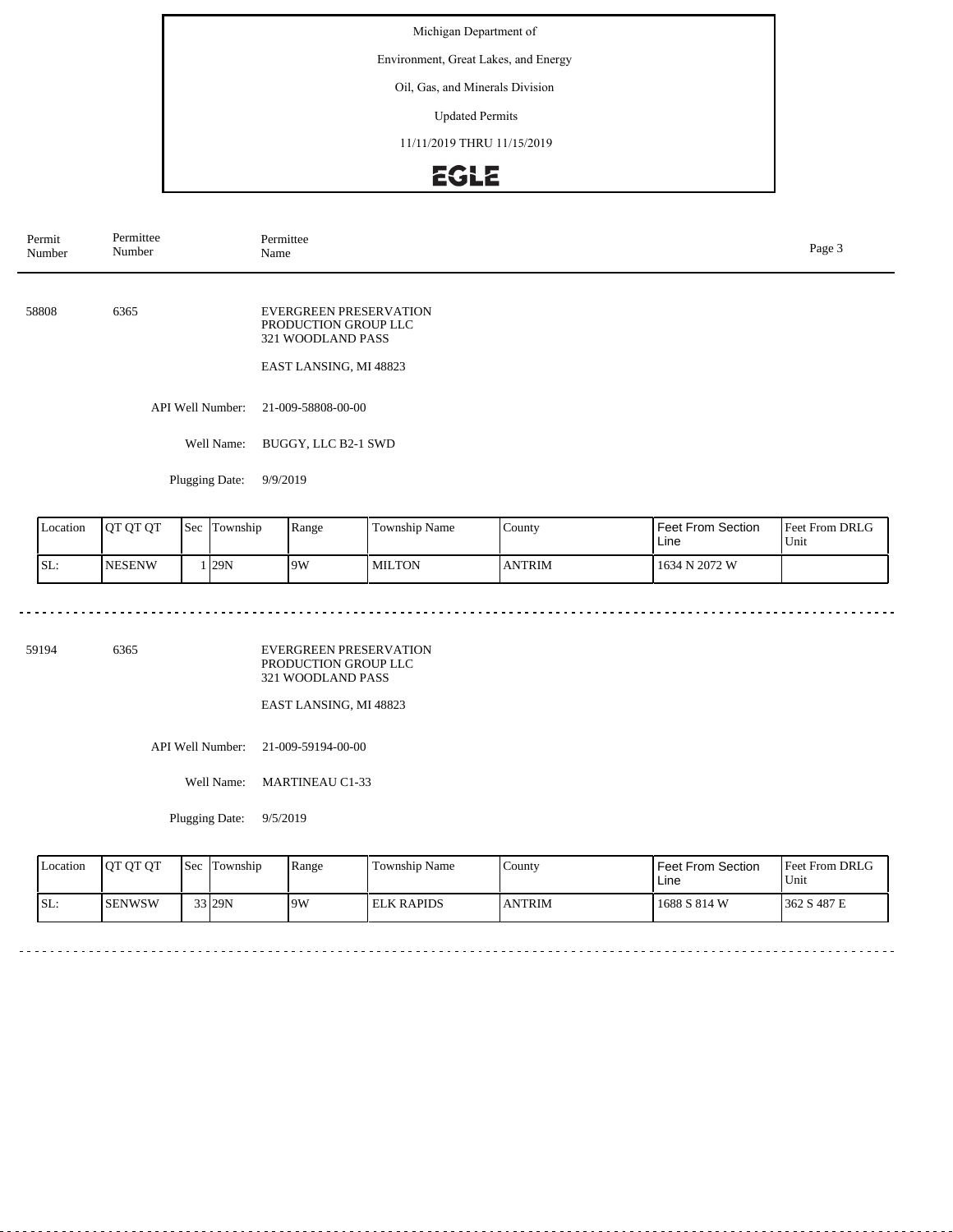Environment, Great Lakes, and Energy

### Oil, Gas, and Minerals Division

Updated Permits

11/11/2019 THRU 11/15/2019

## EGLE

| Permit<br>Number | Permittee<br>Number | Permittee<br>Name                                                                      | Page 4 |
|------------------|---------------------|----------------------------------------------------------------------------------------|--------|
| 9855             | 40                  | MUSKEGON DEVELOPMENT<br><b>COMPANY</b><br>1425 S MISSION RD<br>MOUNT PLEASANT, MI48858 |        |
|                  |                     | API Well Number: 21-017-09855-00-00                                                    |        |
|                  | Well Name:          | PAIGE 1                                                                                |        |
|                  |                     |                                                                                        |        |

Feet From DRLG Unit 990 S 660 W 330 N 660 E Feet From Section Line County BAY Location | QT QT QT | Sec | Township | Range | Township Name SL: N2SWNW Sec Township 34 15N 4E KAWKAWLIN

10027 40

MUSKEGON DEVELOPMENT COMPANY 1425 S MISSION RD

MOUNT PLEASANT, MI 48858

API Well Number: 21-017-10027-00-00

Well Name: NITSCHKE, L 1

Plugging Date: 9/30/2019

Plugging Date: 9/23/2019

| <b>Location</b> | <b>IOT OT OT</b> | <b>Sec</b> | Township | Range | Township Name | County | Feet From Section<br>Line | <b>Feet From DRLG</b><br>Unit |
|-----------------|------------------|------------|----------|-------|---------------|--------|---------------------------|-------------------------------|
| ISL:            | IN2SWSW          |            | 27 15N   | 4E    | KAWKAWLIN     | 1 BAY  | 1990 S 660 W              | 1330 N 660 E                  |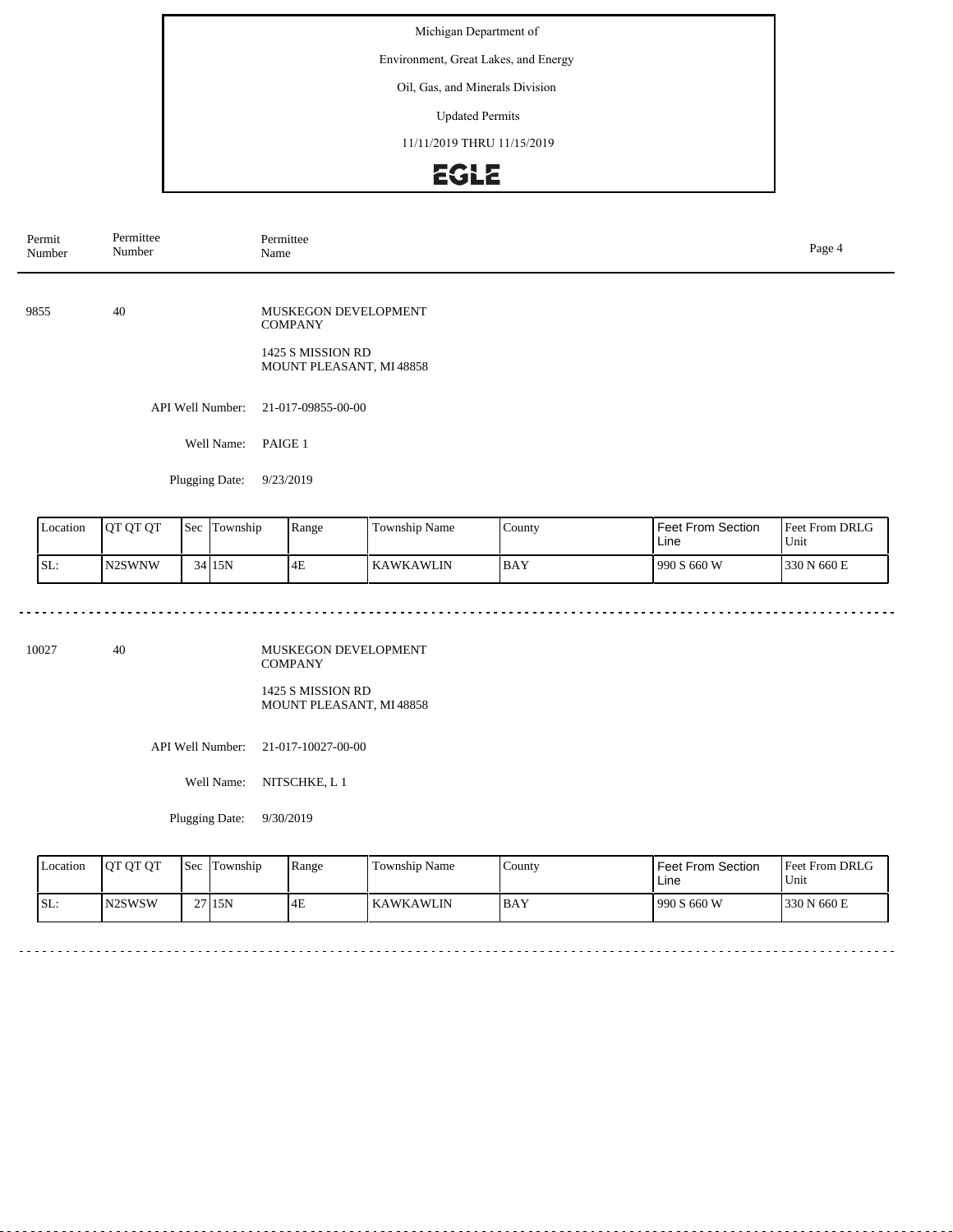Environment, Great Lakes, and Energy

### Oil, Gas, and Minerals Division

Updated Permits

11/11/2019 THRU 11/15/2019

# EGLE

| Permit<br>Number | Permittee<br>Number | Permittee<br>Name                                                    | Page 5 |
|------------------|---------------------|----------------------------------------------------------------------|--------|
| 20622            | 491                 | <b>CONSUMERS ENERGY CO</b><br>1945 W PARNALL RD<br>JACKSON, MI 49201 |        |
|                  | API Well Number:    | 21-035-20622-00-00                                                   |        |
|                  | Well Name:          | M G S C 919                                                          |        |
|                  | Plugging Date:      | 9/16/2019                                                            |        |
|                  |                     |                                                                      |        |

| Location | <b>JOT OT OT</b> | 'Sec | lm<br>Township    | l Range | Township Name | County | <b>Feet From Section</b><br>Line | <b>Feet From DRLG</b><br>Unit |
|----------|------------------|------|-------------------|---------|---------------|--------|----------------------------------|-------------------------------|
| ISL:     | <b>SESESW</b>    |      | 28 <sub>20N</sub> | 16W     | l winterfield | ICLARE | 100 S 100 E                      | 100 S 100 E                   |

 $\omega$  in  $\omega$  in

31993 7772

LAMBDA ENERGY RESOURCES LLC 12012 Wickchester Suite 300 Houston, TX 77055 USA

API Well Number: 21-055-31993-00-00

Well Name: STATE WHITEWATER "E" 3-22

Plugging Date: 10/31/2019

<u>. . . . . . . . . . . . .</u>

| <b>Location</b> | <b>IOT OT OT</b> | <b>Sec</b> | Township           | Range | Township Name     | County                 | l Feet From Section_<br>Line | <b>Feet From DRLG</b><br>Unit |
|-----------------|------------------|------------|--------------------|-------|-------------------|------------------------|------------------------------|-------------------------------|
| ISL:            | <b>INENWNE</b>   |            | 22 <sub>127N</sub> | 9W    | <b>WHITEWATER</b> | <b>IGRAND TRAVERSE</b> | 1620 N 1240 W                | 1620 N 1240 W                 |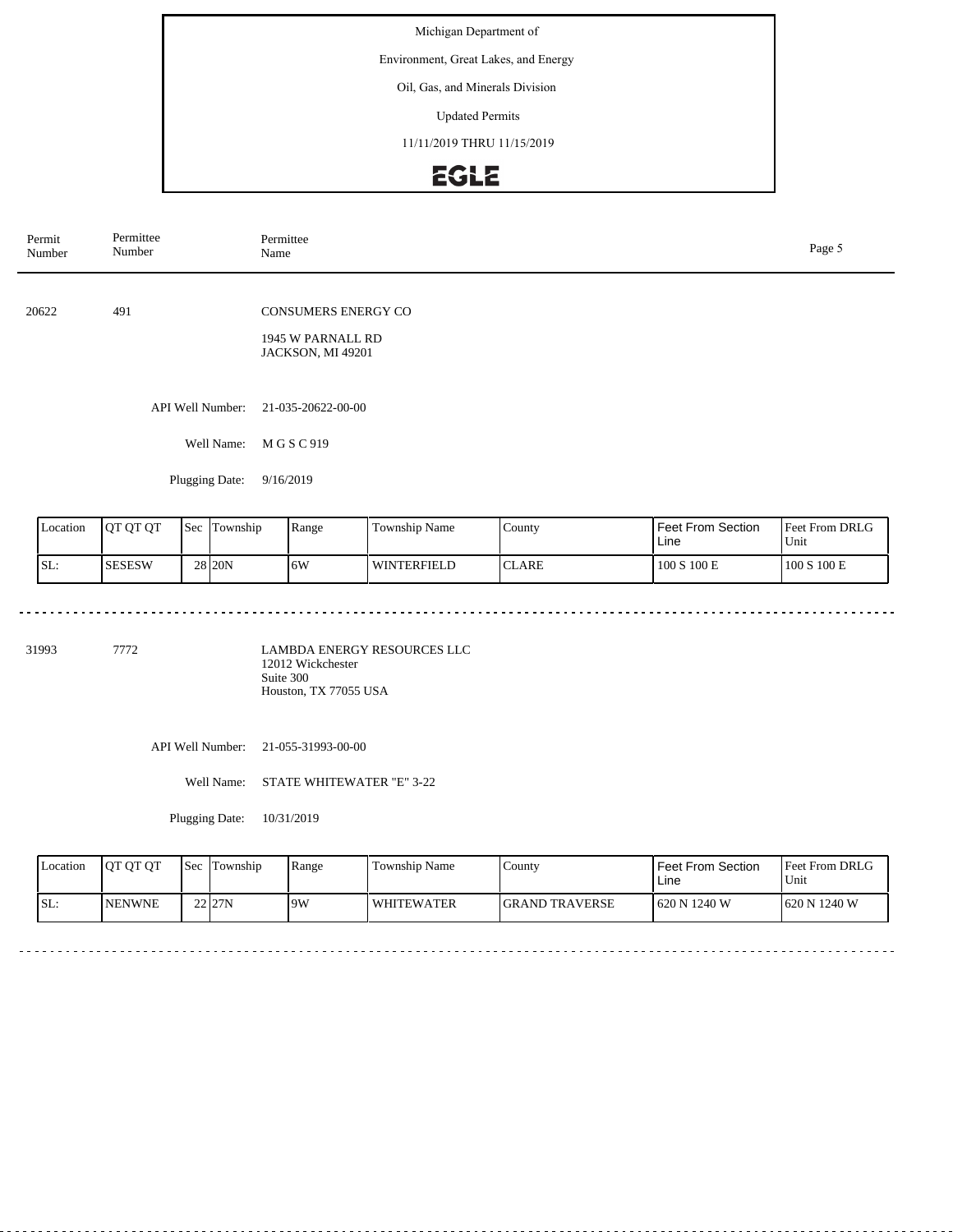Environment, Great Lakes, and Energy

### Oil, Gas, and Minerals Division

Updated Permits

11/11/2019 THRU 11/15/2019

# **EGLE**

| Permit<br>Number | Permittee<br>Number | Permittee<br>Name                                                                                    | Page 6 |
|------------------|---------------------|------------------------------------------------------------------------------------------------------|--------|
| 59019            | 6365                | <b>EVERGREEN PRESERVATION</b><br>PRODUCTION GROUP LLC<br>321 WOODLAND PASS<br>EAST LANSING, MI 48823 |        |
|                  | API Well Number:    | 21-055-59019-00-00                                                                                   |        |
|                  | Well Name:          | AMOS C1-4                                                                                            |        |

Plugging Date: 9/5/2019

<u>. . . . . . . . .</u>

| Location | <b>IOT OT OT</b> | <b>Sec</b> | Township | Range | <b>Township Name</b> | County                 | Feet From Section<br>Line | <b>Feet From DRLG</b><br>Unit |
|----------|------------------|------------|----------|-------|----------------------|------------------------|---------------------------|-------------------------------|
| ISL:     | <b>NWNWSW</b>    |            | 4 I 28 N | 19W   | I WHITEWATER         | <b>IGRAND TRAVERSE</b> | 1988 S 557 W              | 1664 S 557 W                  |

 $\omega$  and  $\omega$ 

 $\sim$   $\sim$   $\sim$ 

dia dia dia d

60349 6365

EVERGREEN PRESERVATION PRODUCTION GROUP LLC 321 WOODLAND PASS

EAST LANSING, MI 48823

API Well Number: 21-055-60349-00-00

Well Name: RENNIE C4-5

Plugging Date: 9/5/2019

| <b>Location</b> | <b>OT OT OT</b> | <b>Sec</b> | Township | Range | Township Name     | County                 | l Feet From Section<br>∟ine | <b>Feet From DRLG</b><br>Unit |
|-----------------|-----------------|------------|----------|-------|-------------------|------------------------|-----------------------------|-------------------------------|
| SL:             | <b>INWNESE</b>  |            | 5 28N    | 9W    | <b>WHITEWATER</b> | <b>IGRAND TRAVERSE</b> | 2293 S 780 E                | 1376 N 540 W                  |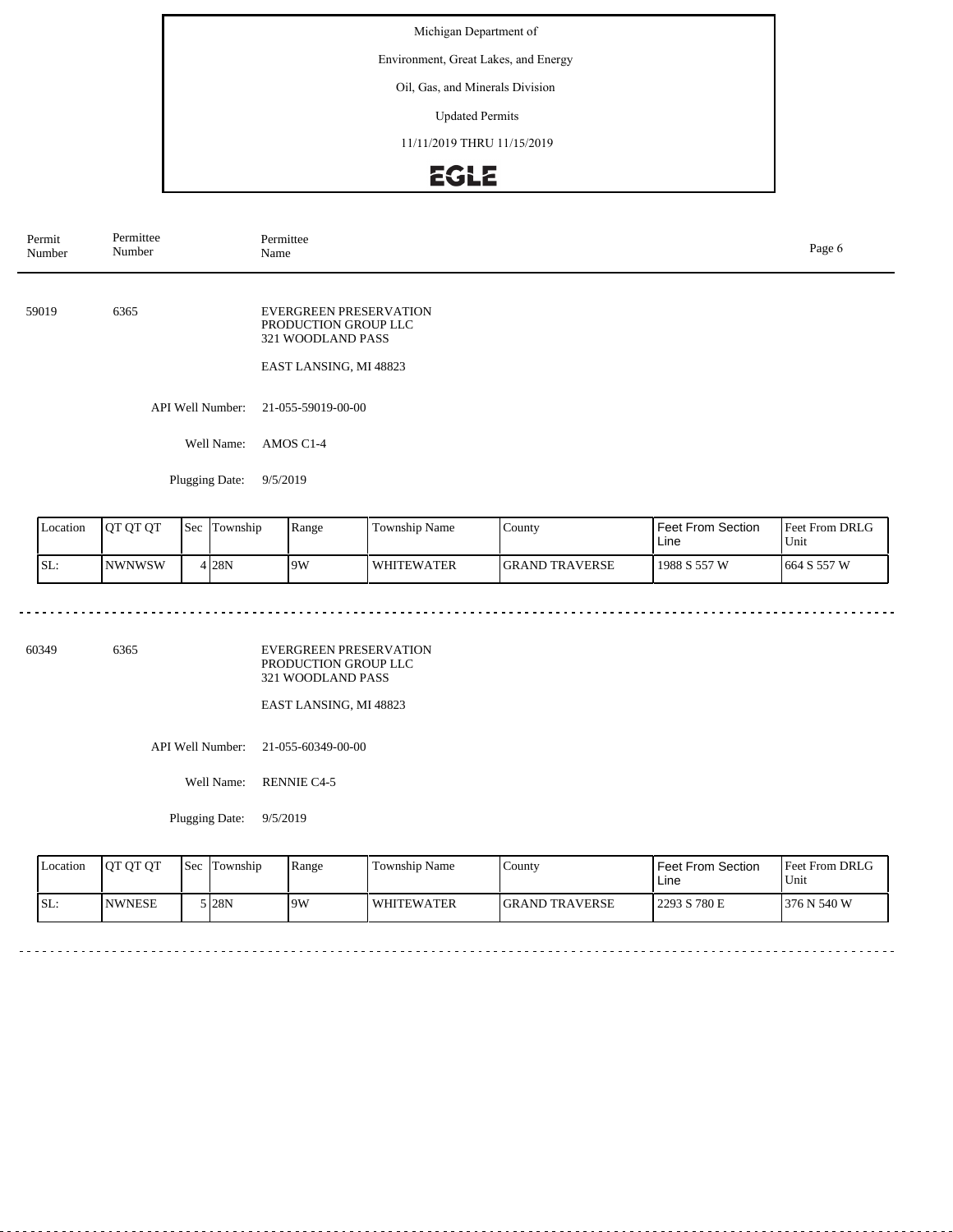Environment, Great Lakes, and Energy

### Oil, Gas, and Minerals Division

Updated Permits

11/11/2019 THRU 11/15/2019

# EGLE

| Permittee<br>Number | Permittee<br>Name                                                        | Page 7 |
|---------------------|--------------------------------------------------------------------------|--------|
| 5095                | <b>OMIMEX ENERGY INC</b><br>7950 JOHN T. WHITE ROAD<br>FT WORTH, TX76120 |        |
| API Well Number:    | 21-065-34635-01-00                                                       |        |
| Well Name:          | ONONDAGA 10 UNIT 14-5                                                    |        |
| Plugging Date:      | 9/7/2019                                                                 |        |
|                     |                                                                          |        |

| Location | <b>JOT OT OT</b> | 'Sec | lm<br>Township | Range | <b>Township Name</b> | $\text{Country}$ | <b>Feet From Section</b><br>Line | <b>Feet From DRLG</b><br>Unit |
|----------|------------------|------|----------------|-------|----------------------|------------------|----------------------------------|-------------------------------|
| ISL:     | lswnwnw          |      | 111N           | 2W    | <b>ONONDAGA</b>      | <b>INGHAM</b>    | 1135 N 480 W                     | 1135 N 480 W                  |

39017 5095

OMIMEX ENERGY INC

7950 JOHN T. WHITE ROAD FT WORTH, TX 76120

API Well Number: 21-101-38913-01-00

#### Well Name: LAKELAND ASSOCIATION & STATE ET AL 2-33A

Plugging Date: 10/2/2019

| Location | <b>IOT OT OT</b> | <b>Sec Township</b> | 'Range | Township Name | County          | Feet From Section<br>Line | <b>Feet From DRLG</b><br>Unit |
|----------|------------------|---------------------|--------|---------------|-----------------|---------------------------|-------------------------------|
| ISL:     | <b>ISENWSW</b>   | 33 21N              | 17W    | <b>FILER</b>  | <b>MANISTEE</b> | 758 N 1095 W              |                               |
| BHL:     | <b>INESWNW</b>   | 33 <sub>121</sub> N | 17W    | <b>FILER</b>  | <b>MANISTEE</b> | 718 S 753 W               | 1609 N 562 E                  |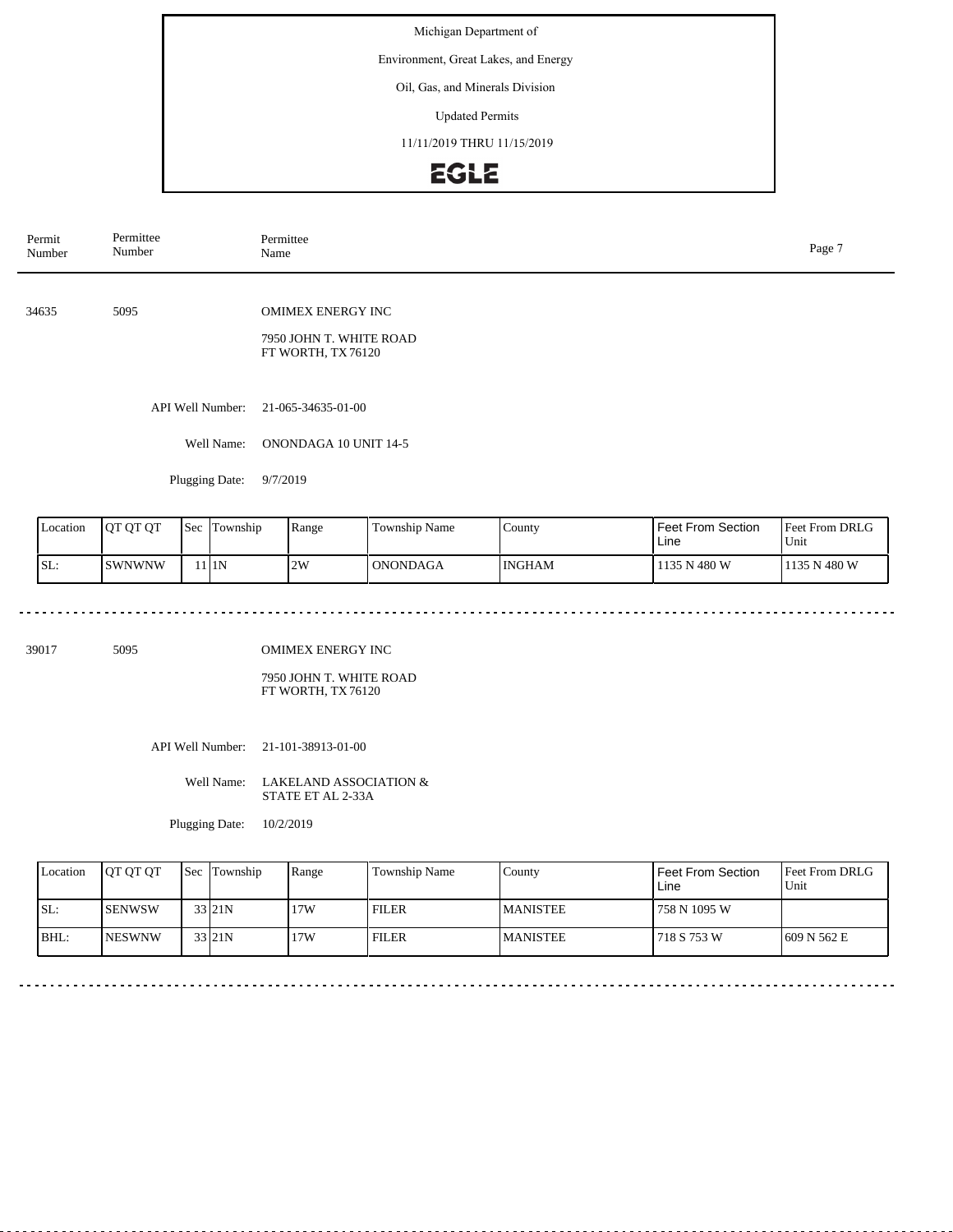Environment, Great Lakes, and Energy

### Oil, Gas, and Minerals Division

Updated Permits

11/11/2019 THRU 11/15/2019

# EGLE

| Permit<br>Number | Permittee<br>Number | Permittee<br>Name                                                                      |  |  |  |  |  |
|------------------|---------------------|----------------------------------------------------------------------------------------|--|--|--|--|--|
| 39752            | 5953                | <b>HL BROWN OPERATING LLC</b><br>300 WEST LOUISANA<br>PO BOX 2237<br>MIDLAND, TX 79702 |  |  |  |  |  |
|                  | API Well Number:    | 21-133-39752-00-00                                                                     |  |  |  |  |  |
|                  | Well Name:          | CORVEY 1-5                                                                             |  |  |  |  |  |
|                  | Plugging Date:      | 10/28/2019                                                                             |  |  |  |  |  |

| Location | <b>JOT OT OT</b> | <b>Sec</b> | Township | Range | Township Name   | County         | <b>Feet From Section</b><br>Line | <b>Feet From DRLG</b><br>Unit |
|----------|------------------|------------|----------|-------|-----------------|----------------|----------------------------------|-------------------------------|
| SL:      | <b>SENWNW</b>    |            | 5 I 17 N | 10W   | <b>RICHMOND</b> | <b>OSCEOLA</b> | 1243 N 1144 W                    | 1243 N 1144 W                 |

 $\sim$   $\sim$   $\sim$   $\sim$ 

 $\sim$   $\sim$   $\sim$ 

19733 40

MUSKEGON DEVELOPMENT COMPANY 1425 S MISSION RD

MOUNT PLEASANT, MI48858

API Well Number: 21-143-19733-00-00

Well Name: STATE ROSCOMMON FA-3

Plugging Date: 10/11/2019

<u>. . . . . . . . . . . . . . . .</u>

| <b>Location</b> | <b>OT OT OT</b> | <b>Sec</b> | Township            | Range | Township Name    | County            | <b>Feet From Section</b><br>Line | <b>Feet From DRLG</b><br>'Unit |
|-----------------|-----------------|------------|---------------------|-------|------------------|-------------------|----------------------------------|--------------------------------|
| SL:             | <b>IN2NENW</b>  |            | 29 <sub>121</sub> N | 3W    | <b>ROSCOMMON</b> | <b>IROSCOMMON</b> | 330 N 660 E                      | 1330 N 660 E                   |